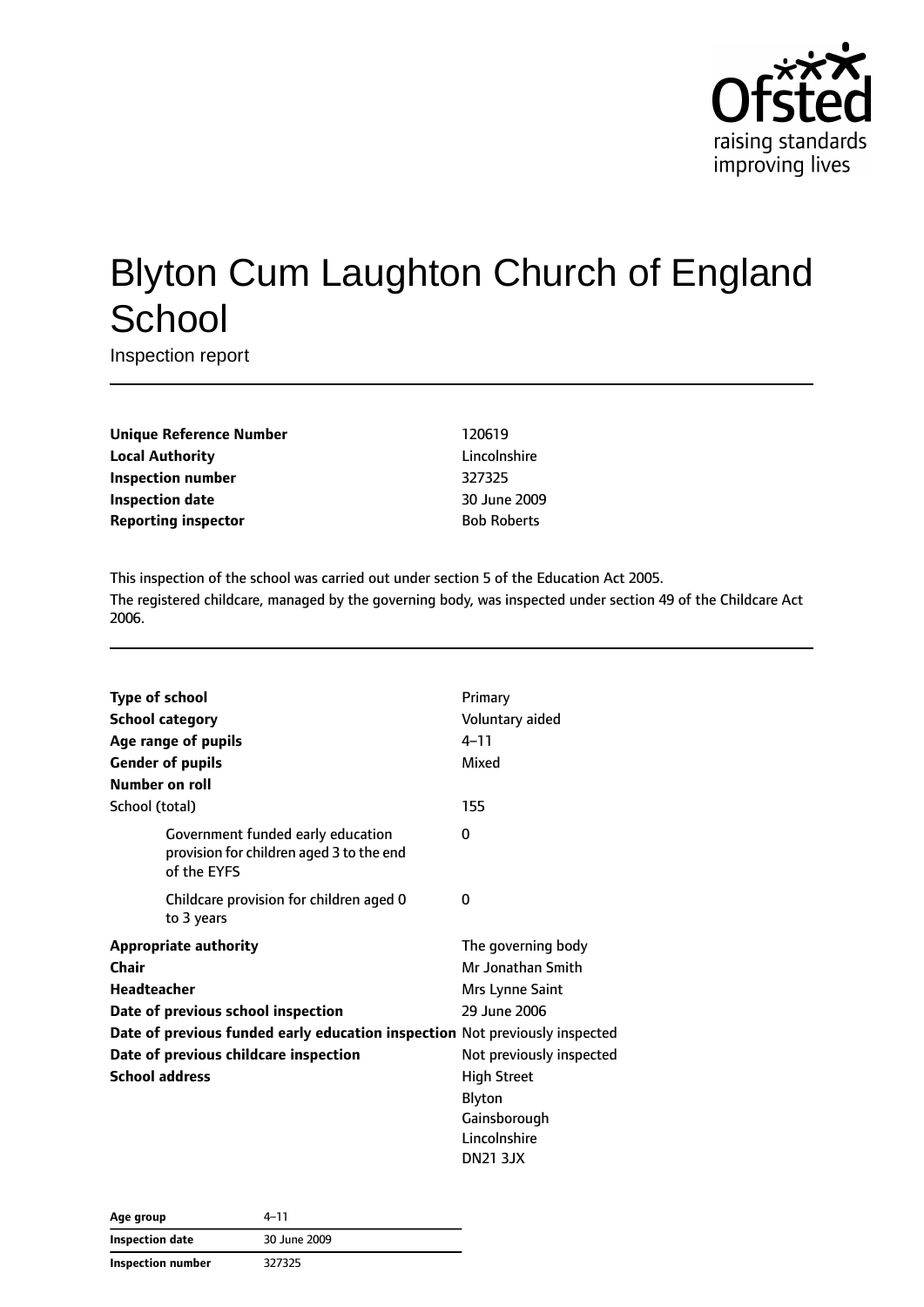**Telephone number** 0142 762 8342 **Fax number** 0142 762 8342

| Age group                | $4 - 11$     |
|--------------------------|--------------|
| Inspection date          | 30 June 2009 |
| <b>Inspection number</b> | 327325       |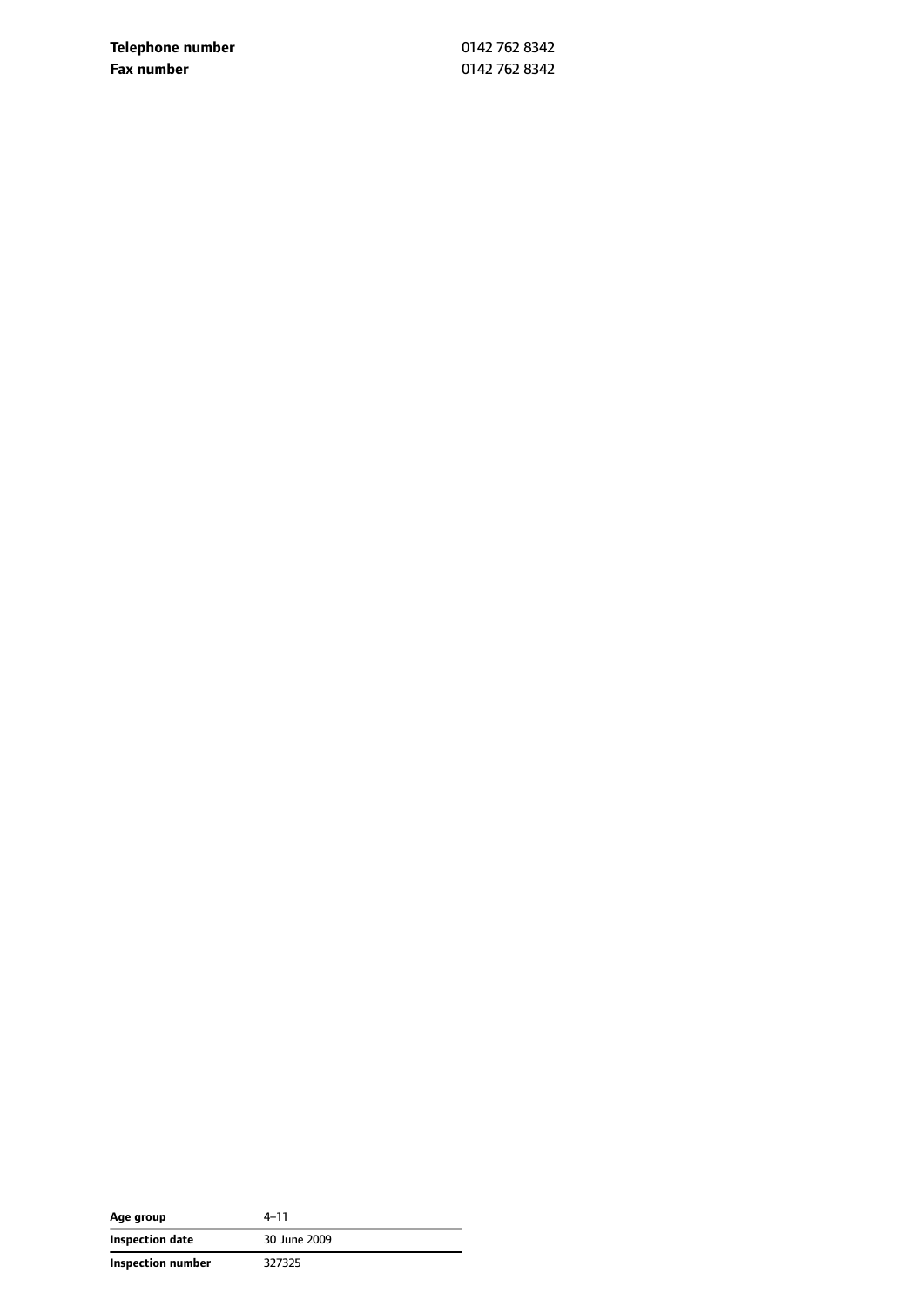.

<sup>©</sup> Crown copyright 2009

Website: www.ofsted.gov.uk

This document may be reproduced in whole or in part for non-commercial educational purposes, provided that the information quoted is reproduced without adaptation and the source and date of publication are stated.

Further copies of this report are obtainable from the school. Under the Education Act 2005, the school must provide a copy of this report free of charge to certain categories of people. A charge not exceeding the full cost of reproduction may be made for any other copies supplied.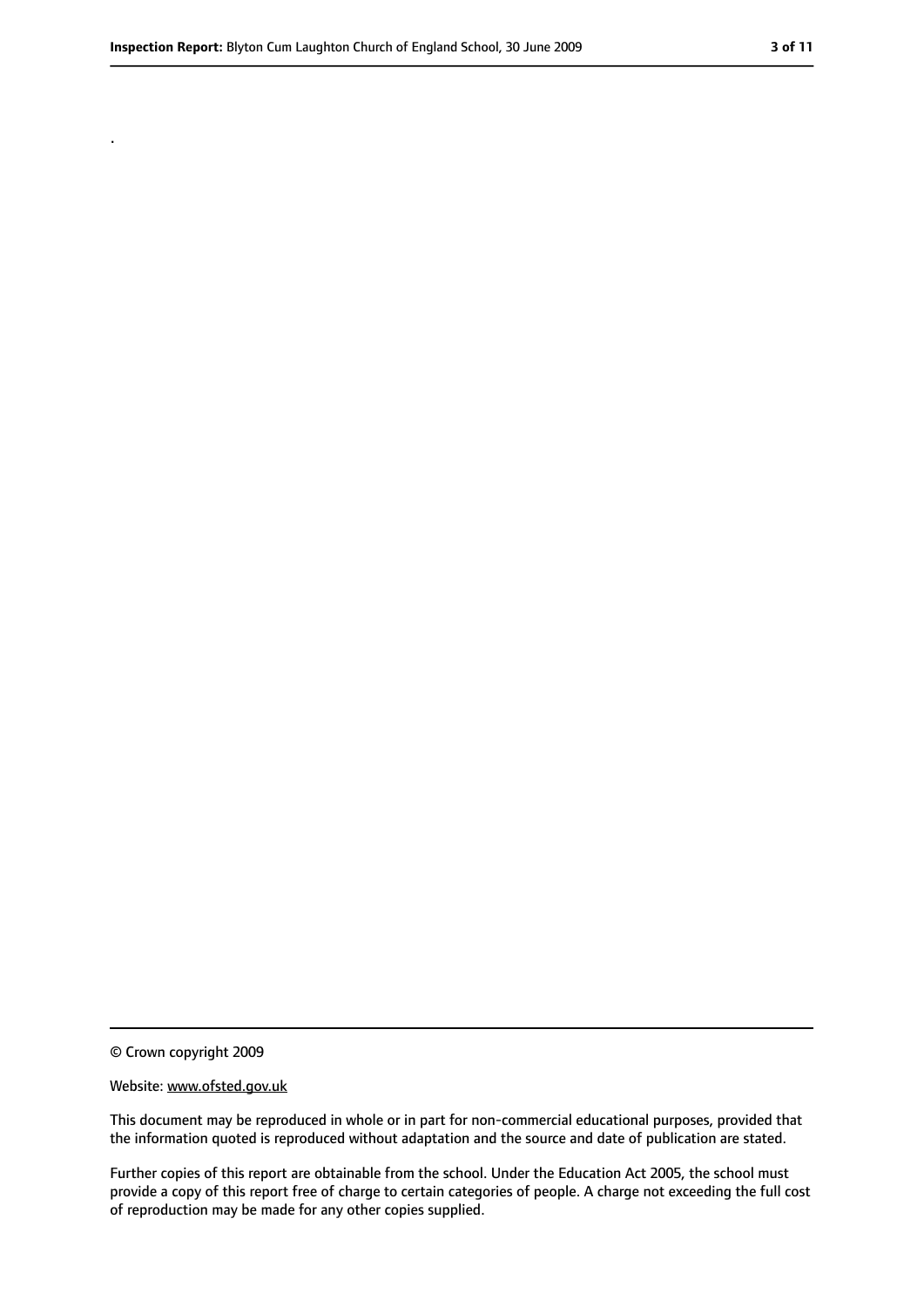# **Introduction**

The inspection was carried out by two additional inspectors. The inspection evaluated the overall effectiveness of the school and investigated the following issues:

- achievement and standards, with a focus on the Early Years Foundation Stage and Key Stage 1
- the quality of teaching and learning in order to verify the school's own evaluation
- personal development and well being in order to verify the school's own evaluation
- leadership and management, with a view to evaluating how leaders and managers contribute to achievement and improvement.

Inspectors gathered evidence from observations and visits to lessons, assessment of data and documents, and meetings with governors, groups of pupils and school managers. Other aspects of the school's work were not investigated in detail but the inspectors found no evidence to suggest that the school's own assessments, as given in its self-evaluation, were not justified, and these have been included where appropriate in this report.

### **Description of the school**

This smaller-than-average school is on two sites about two miles apart. The main school is in Blyton and caters for pupils between seven and 11 years of age. The other building is sited in Laughton and caters for pupils aged four to seven. The proportion of pupils with learning difficulties and/or disabilities is below average and the proportion eligible for free school meals is well below average. Most pupils are from White British backgrounds and all speak English as their first language. Pupil mobility is higher than average. A Reception class offers Early Years Foundation Stage provision for four- and five-year-olds. The school holds Artsmark, Activemark, Rooted in Reading and the Department for Children, Schools and Families International School awards.

### **Key for inspection grades**

| Grade 1 | Outstanding  |
|---------|--------------|
| Grade 2 | Good         |
| Grade 3 | Satisfactory |
| Grade 4 | Inadequate   |
|         |              |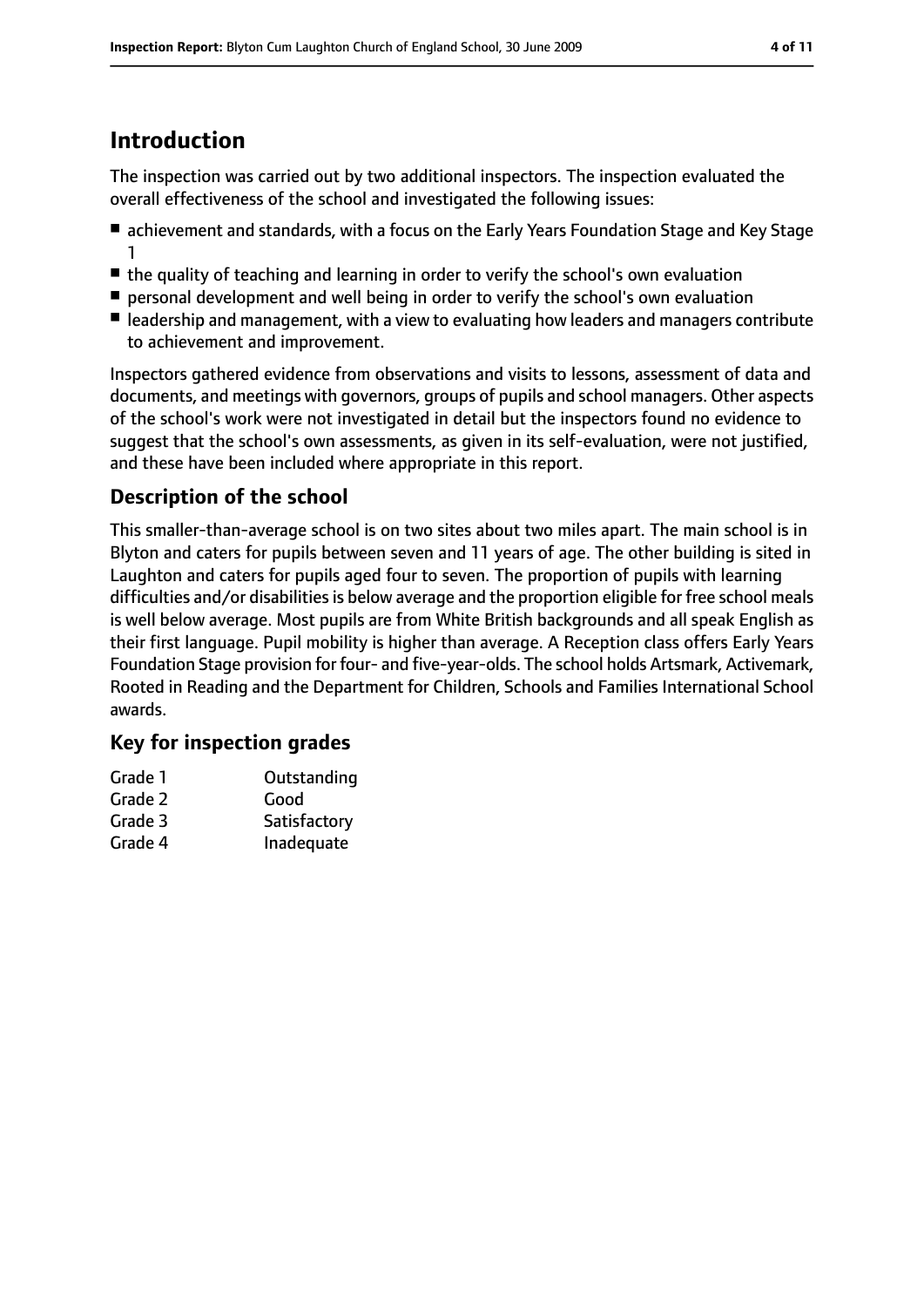## **Overall effectiveness of the school**

#### **Grade: 3**

Blyton cum Laughton is a satisfactory school with several good features. Academic achievement is satisfactory and the personal development of pupils is good. The large majority of parents who responded to the questionnaire which formed part of the inspection were supportive of the school, commending especially the care, guidance and support that pupils receive.

The school had judged the achievement of its pupils as good but inspectors found overall achievement to be satisfactory. Pupils' attainment on entry to the school is broadly average. They make good progress in Key Stage 1 and levels of attainment in the assessments at the end of Year 2 are consistently above national expectations. During Key Stage 2 this good rate of progress is not sustained. In the national tests taken at the end of Year 6, standards in recent years have been broadly in line with national averages. At the time of the inspection some unvalidated test results for 2009 were available. These suggest that results in science and mathematicsfor 2009 will be similar to previous years. Pupils' overall achievement at the school is therefore satisfactory. Girls do slightly better than boys in English and mathematics, but slightly worse in science. Overall achievement by boys and girls is very similar. The school has evidence to suggest that rates of progress during Key Stage 2 are now improving. The achievement of pupils with learning difficulties and/or disabilities is satisfactory.

The personal development and well-being of pupils are good. In this respect inspectors agreed with the school's own judgement. Pupils enjoy coming to school. Attendance is good. Pupils behave well, both in classrooms and around the school. They play very well together. They feel safe and secure and have a good understanding of their own and others' safety. For example, given the proximity of the main school buildings to the busy road, it is important that pupils have a good understanding of road safety and they demonstrate this well. They enjoy their lessons, appreciating the opportunities they get for research and independent learning. Spiritual, moral, social and cultural development is good. Pupils show an awareness of social and moral issues and are proud of the school's good reputation in this respect. There are effective links with local churches that support pupils' spiritual development and the school works effectively to develop cultural awareness. This is evident in project work and in good displays on the walls. There is a good range of opportunities for pupils to take responsibility and contribute to the community. The school council is active and pupils are aware of its contribution, for example in the lead it gives to the many efforts to raise money for charity. As a consequence of their achievements and their personal development pupils are effectively prepared for the next stage of their lives.

The school judged the quality of its teaching to be good. In the light of pupils' achievement, and from visits to lessons during the inspection, inspectors judge it to be satisfactory overall but with good features. Teachers develop good relations with their pupils, building trust and confidence. Pupils are encouraged to work collaboratively and to listen carefully. In the better teaching seen there was good pace and a sense of challenge but this was not always the case. Pupils told inspectors that they sometimes found the work too easy. Information and communication technology is effectively integrated into learning. Inspectors looked at the marking of pupils' work and found a range in the quality, from satisfactory to excellent. In the best marking, the teacher was effectively engaging pupils in a dialogue about their work and frequently getting pupils to reflect on their own performance and learning.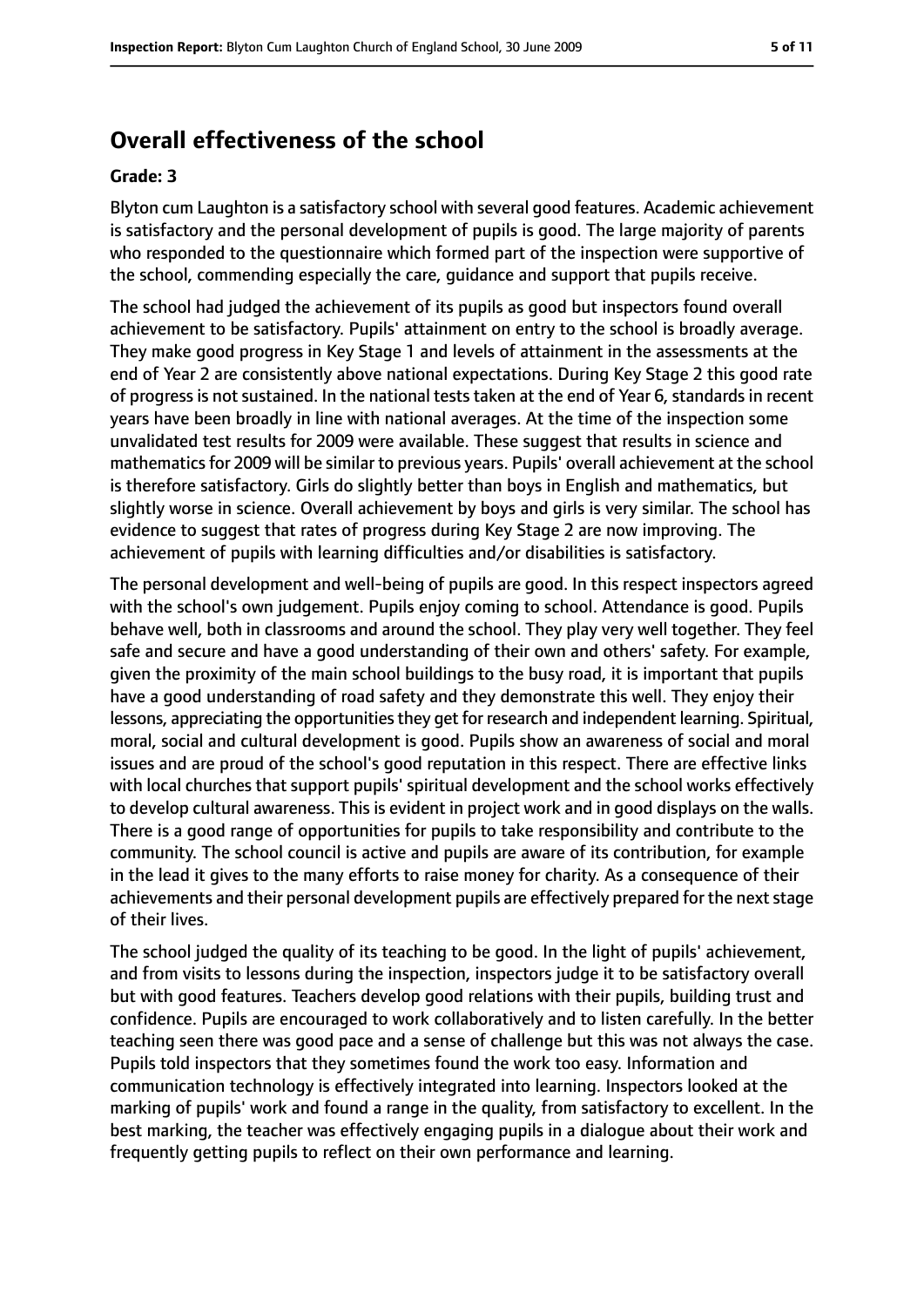Inspectors agreed that the curriculum meets pupils' needs well. Teachers plan activities that pupils enjoy and that extend their experience and understanding well. This often involves leaving the classroom for other locations, for varying periods. Residential experiences are growing in number and are used well forsocial and moral development. Good links exist between subjects and the development of skills. A good range of arts-based activities and projects help build skills and cultural awareness. A high proportion of pupils take advantage of the good range of extra-curricular activities, although pupils view these as predominantly aimed at older pupils at the Blyton site.

Many parents expressed the view that the care, guidance and support given by staff to pupils are good, and inspectors agree. A significant proportion of pupils join the school at times other than the start of the Early Years Foundation Stage. The support these pupils receive as they are welcomed and integrated into school is good and helps their progress. The school has a very caring approach. Safeguarding procedures meet current requirements. All aspects of welfare receive a high priority. Health and safety are taken seriously. Provision for pupils with learning difficulties and/or disabilities is satisfactory, enabling them to make the expected progress. An effective behaviour policy encourages positive attitudes and builds trust between pupils and staff. Targets are used to guide pupils' work and pupils find them helpful.

Leadership and management are satisfactory. The school was last inspected shortly after the merger of the two village schools. Some difficult circumstances followed that inspection, including the lengthy absence of the headteacher. Overall standards fell following the merger. They have recovered somewhat and at the moment are satisfactory. There is some good teaching and evidence of improving rates of progress in Key Stage 2. It is taking too long to establish reliable means of assessing progress in the Early Years Foundation Stage. There is some good leadership of subjects but this is acknowledged as an area for continuing development. The school was accurate in its evaluation of the personal development, the curriculum and its care, guidance and support but has taken too optimistic a view of the achievements of pupils and the quality of teaching that underpins that achievement. Community cohesion is effectively promoted both locally and at national and international level. The governing body has suffered recently from significant turnover in its composition. Governors are involved in strategic development but have been insufficiently aware of issues to do with progress and standards. There is a keen desire amongst all those involved with the school to do their best for the pupils. The system by which leaders and managers at all levels share understanding and contribute to improvement, whilst satisfactory, could be more effective. The capacity of the school for improvement is satisfactory.

### **Effectiveness of the Early Years Foundation Stage**

#### **Grade: 3**

Children's standards and achievement, based on the data that is available, are satisfactory. Their personal development and well-being are good. Children learn to behave well. They are happy and clearly enjoy the activities. The levels of engagement in the activities are good and children develop confidence as they learn to share and to play and work together. The provision available for them is broad and balanced. Good use is made of the outside area to support a range of learning activities. For example, imaginative ways have been found to enable children to enjoy growing their own fruit and vegetables. Writing skills are developed well through informal activities such as making lunch orders and menu cards. Play activities outdoors support numeracy and literacy effectively. Children are presented with many opportunitiesfor exploration and independent learning. All adults involved are committed to the children's welfare and the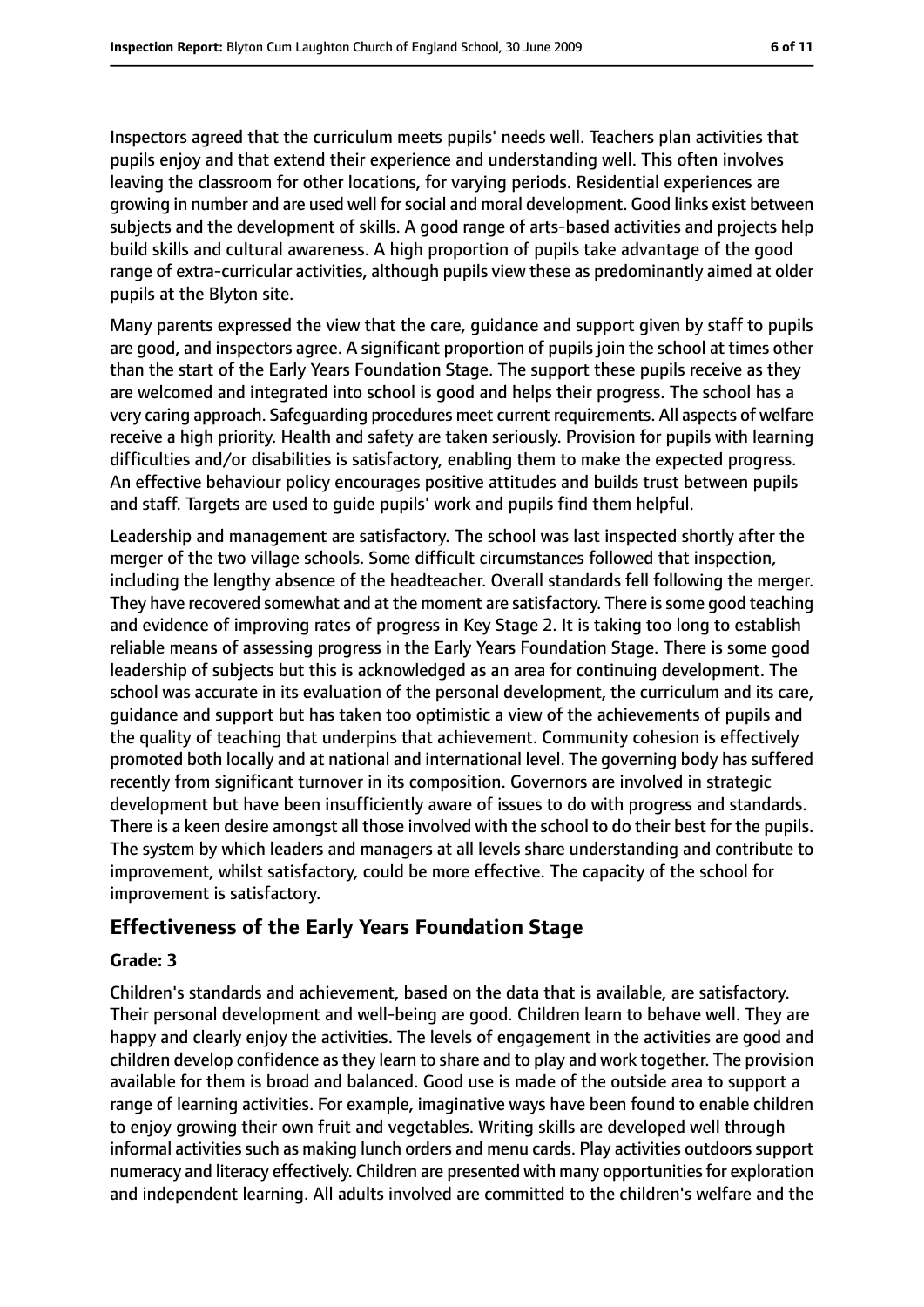children know how to keep themselves safe, for example in the hot sunshine on the day of the inspection. The leadership and management of the Early Years Foundation Stage are satisfactory. The data available to inspectors on the development and progress made by children was not sufficiently reliable because insufficient attention was given to how this is assessed and recorded. Further opportunities are needed for children to choose learning activities for themselves.

#### **What the school should do to improve further**

- Share and develop good practice amongst teachers to improve the quality of teaching and the rate of pupils' progress.
- Develop leadership and management arrangements in the Early Years Foundation Stage, particularly with respect to methods of assessing and recording children's progress.
- Strengthen leadership and management at all levels to enable all those involved to take effective responsibility and contribute to improvement.

A small proportion of the schools whose overall effectiveness is judged satisfactory but which have areas of underperformance will receive a monitoring visit by an Ofsted inspector before their next section 5 inspection.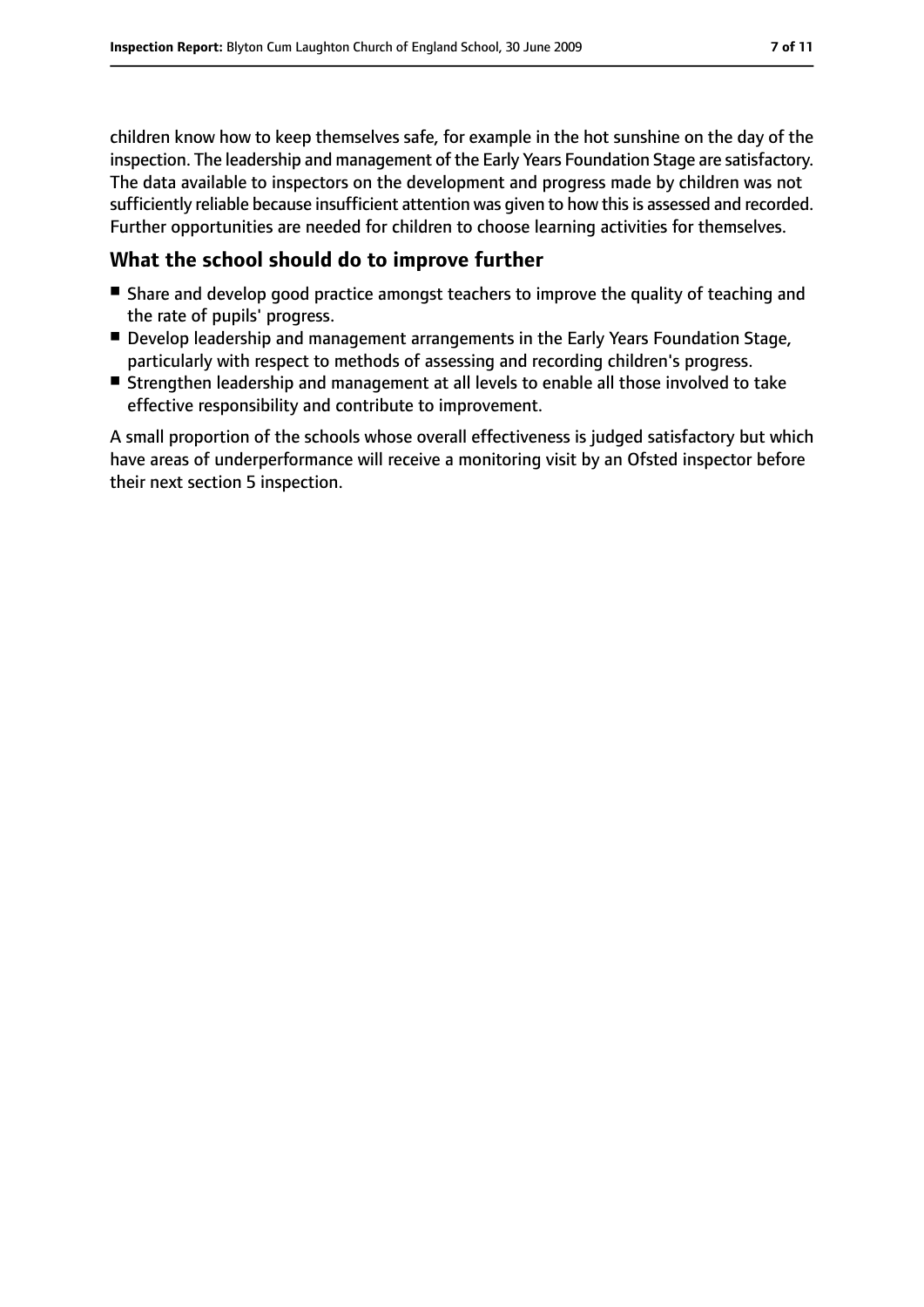**Any complaints about the inspection or the report should be made following the procedures set out in the guidance 'Complaints about school inspection', which is available from Ofsted's website: www.ofsted.gov.uk.**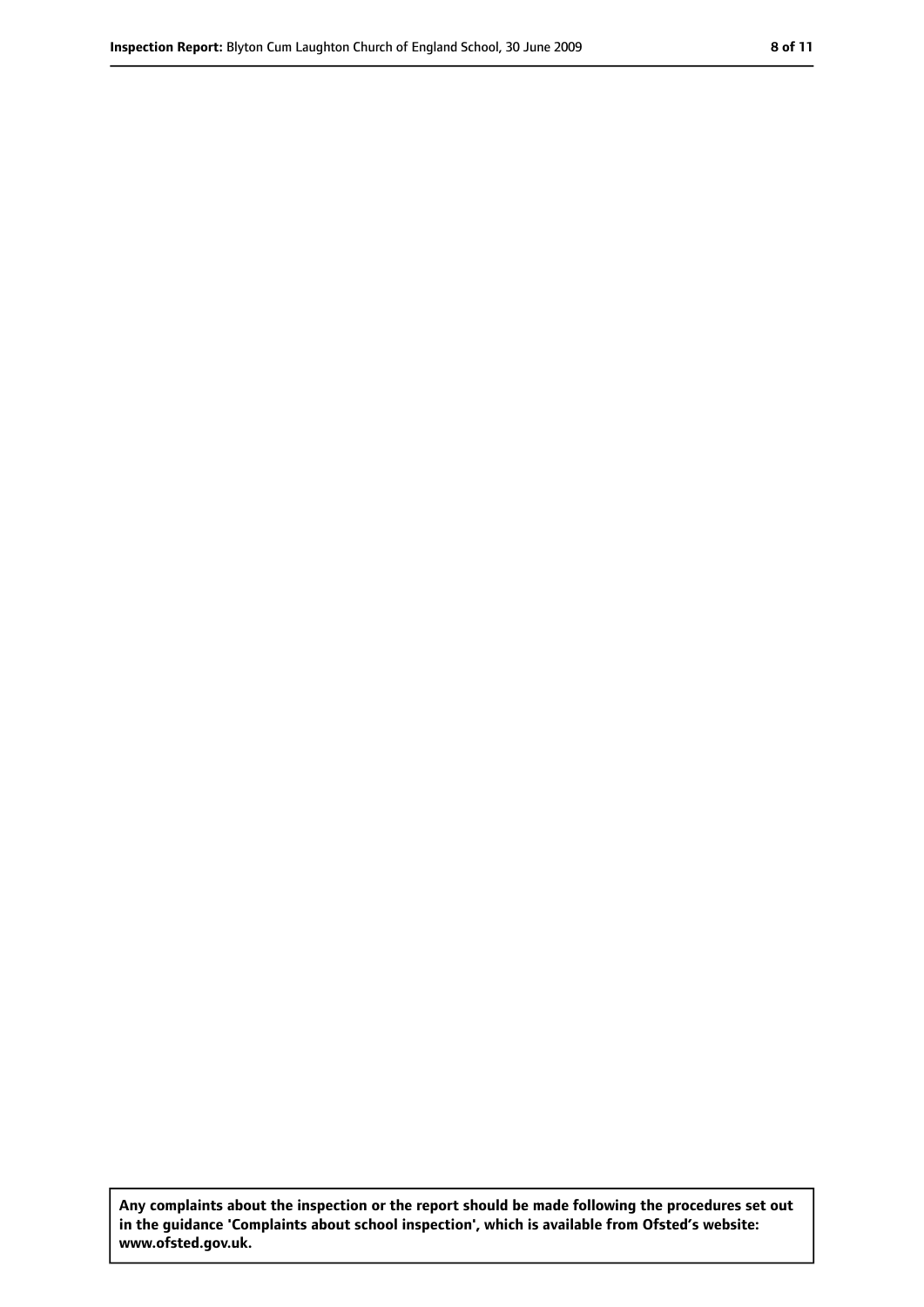# **Inspection judgements**

| Key to judgements: grade 1 is outstanding, grade 2 good, grade 3 satisfactory, and | <b>School</b> |
|------------------------------------------------------------------------------------|---------------|
| arade 4 inadequate                                                                 | Overall       |

#### **Overall effectiveness**

| How effective, efficient and inclusive is the provision of<br>education, integrated care and any extended services in meeting the<br>needs of learners? |    |
|---------------------------------------------------------------------------------------------------------------------------------------------------------|----|
| Effective steps have been taken to promote improvement since the last<br>inspection                                                                     | No |
| How well does the school work in partnership with others to promote learners'<br>well being?                                                            | 3  |
| The capacity to make any necessary improvements                                                                                                         |    |

## **Effectiveness of the Early Years Foundation Stage**

| How effective is the provision in meeting the needs of children in the<br><b>EYFS?</b>       |  |
|----------------------------------------------------------------------------------------------|--|
| How well do children in the EYFS achieve?                                                    |  |
| How good are the overall personal development and well-being of the children<br>in the EYFS? |  |
| How effectively are children in the EYFS helped to learn and develop?                        |  |
| How effectively is the welfare of children in the EYFS promoted?                             |  |
| How effectively is provision in the EYFS led and managed?                                    |  |

### **Achievement and standards**

| How well do learners achieve?                                                                               |  |
|-------------------------------------------------------------------------------------------------------------|--|
| The standards <sup>1</sup> reached by learners                                                              |  |
| How well learners make progress, taking account of any significant variations<br>between groups of learners |  |
| How well learners with learning difficulties and/or disabilities make progress                              |  |

#### **Annex A**

<sup>&</sup>lt;sup>1</sup>Grade 1 - Exceptionally and consistently high; Grade 2 - Generally above average with none significantly below average; Grade 3 - Broadly average to below average; Grade 4 - Exceptionally low.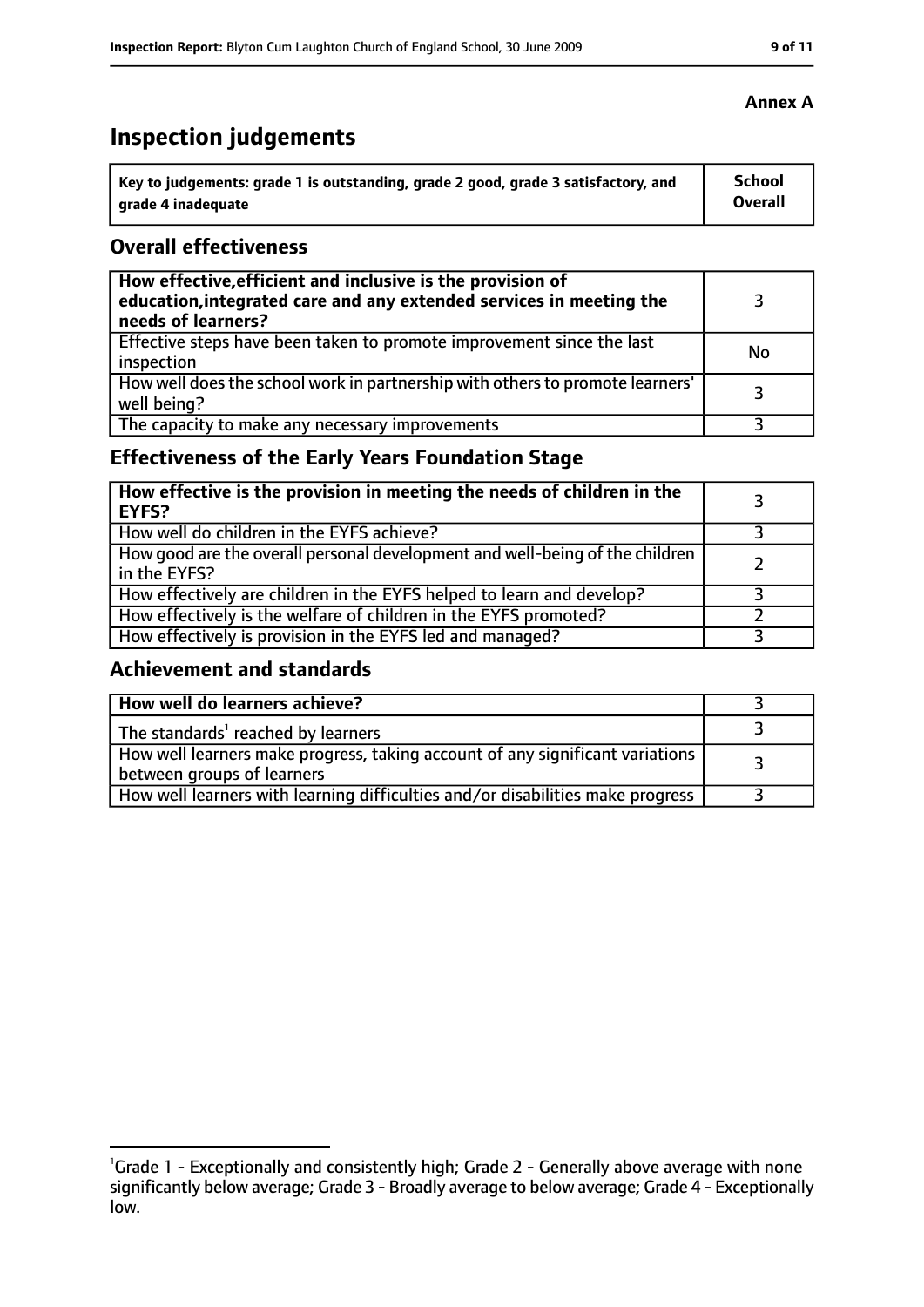## **Personal development and well-being**

| How good are the overall personal development and well-being of the<br>learners?                                 |  |
|------------------------------------------------------------------------------------------------------------------|--|
| The extent of learners' spiritual, moral, social and cultural development                                        |  |
| The extent to which learners adopt healthy lifestyles                                                            |  |
| The extent to which learners adopt safe practices                                                                |  |
| The extent to which learners enjoy their education                                                               |  |
| The attendance of learners                                                                                       |  |
| The behaviour of learners                                                                                        |  |
| The extent to which learners make a positive contribution to the community                                       |  |
| How well learners develop workplace and other skills that will contribute to<br>their future economic well-being |  |

# **The quality of provision**

| How effective are teaching and learning in meeting the full range of<br>learners' needs?              |  |
|-------------------------------------------------------------------------------------------------------|--|
| How well do the curriculum and other activities meet the range of needs and<br>interests of learners? |  |
| How well are learners cared for, quided and supported?                                                |  |

## **Leadership and management**

| How effective are leadership and management in raising achievement<br>and supporting all learners?                                              |           |
|-------------------------------------------------------------------------------------------------------------------------------------------------|-----------|
| How effectively leaders and managers at all levels set clear direction leading<br>to improvement and promote high quality of care and education |           |
| How effectively leaders and managers use challenging targets to raise standards                                                                 | 3         |
| The effectiveness of the school's self-evaluation                                                                                               | 3         |
| How well equality of opportunity is promoted and discrimination eliminated                                                                      |           |
| How well does the school contribute to community cohesion?                                                                                      |           |
| How effectively and efficiently resources, including staff, are deployed to<br>achieve value for money                                          | 3         |
| The extent to which governors and other supervisory boards discharge their<br>responsibilities                                                  | 3         |
| Do procedures for safequarding learners meet current government<br>requirements?                                                                | Yes       |
| Does this school require special measures?                                                                                                      | No        |
| Does this school require a notice to improve?                                                                                                   | <b>No</b> |